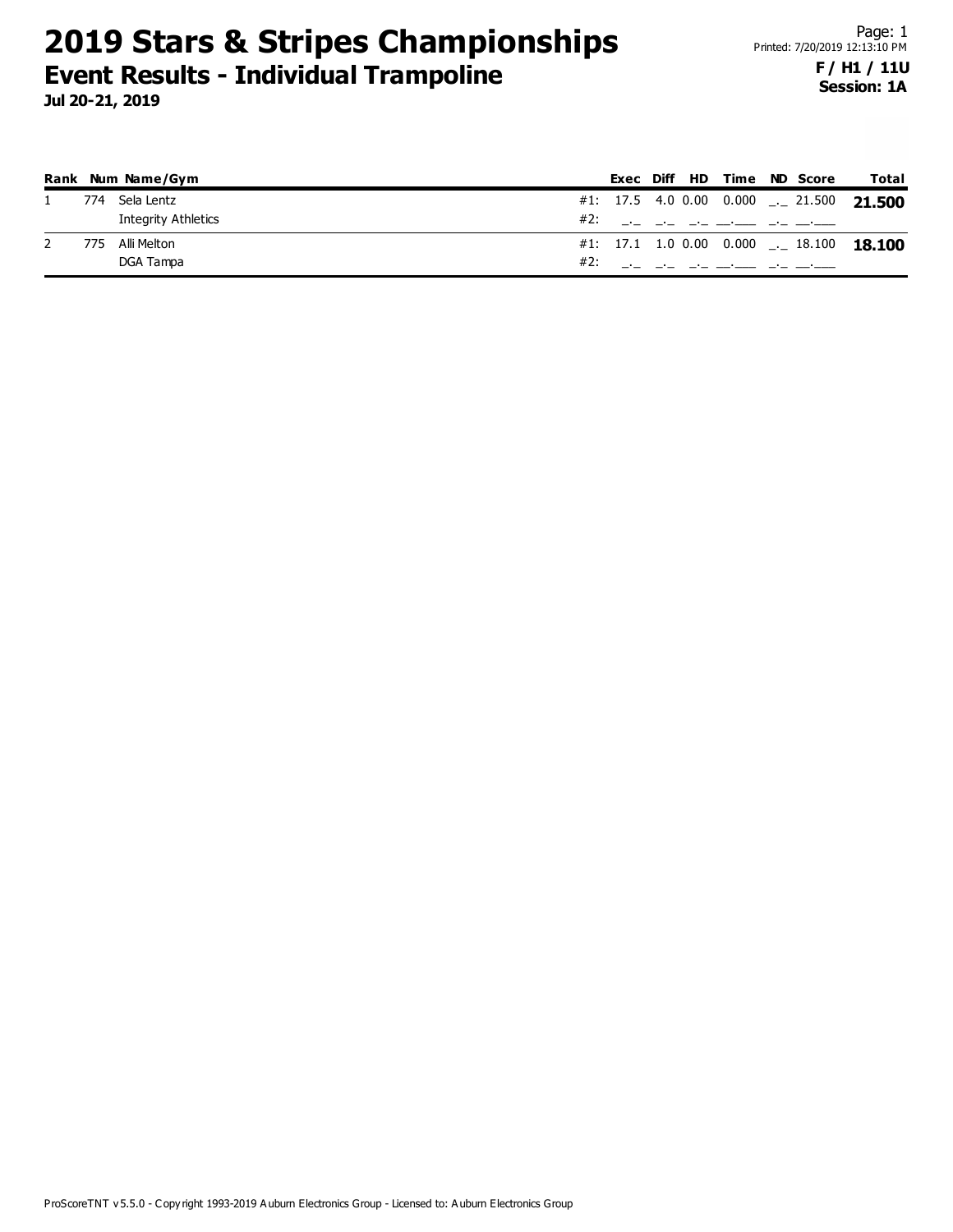## **Session: 1A**

|  | Rank Num Name/Gym          |  |  |  | Exec Diff HD Time ND Score | Total                                     |
|--|----------------------------|--|--|--|----------------------------|-------------------------------------------|
|  | 1 777 Avery Will           |  |  |  |                            | #1: 17.9 1.0 0.00 0.000 ___ 18.900 18.900 |
|  | <b>Integrity Athletics</b> |  |  |  | #2: __ __ __ __ __ __ __   |                                           |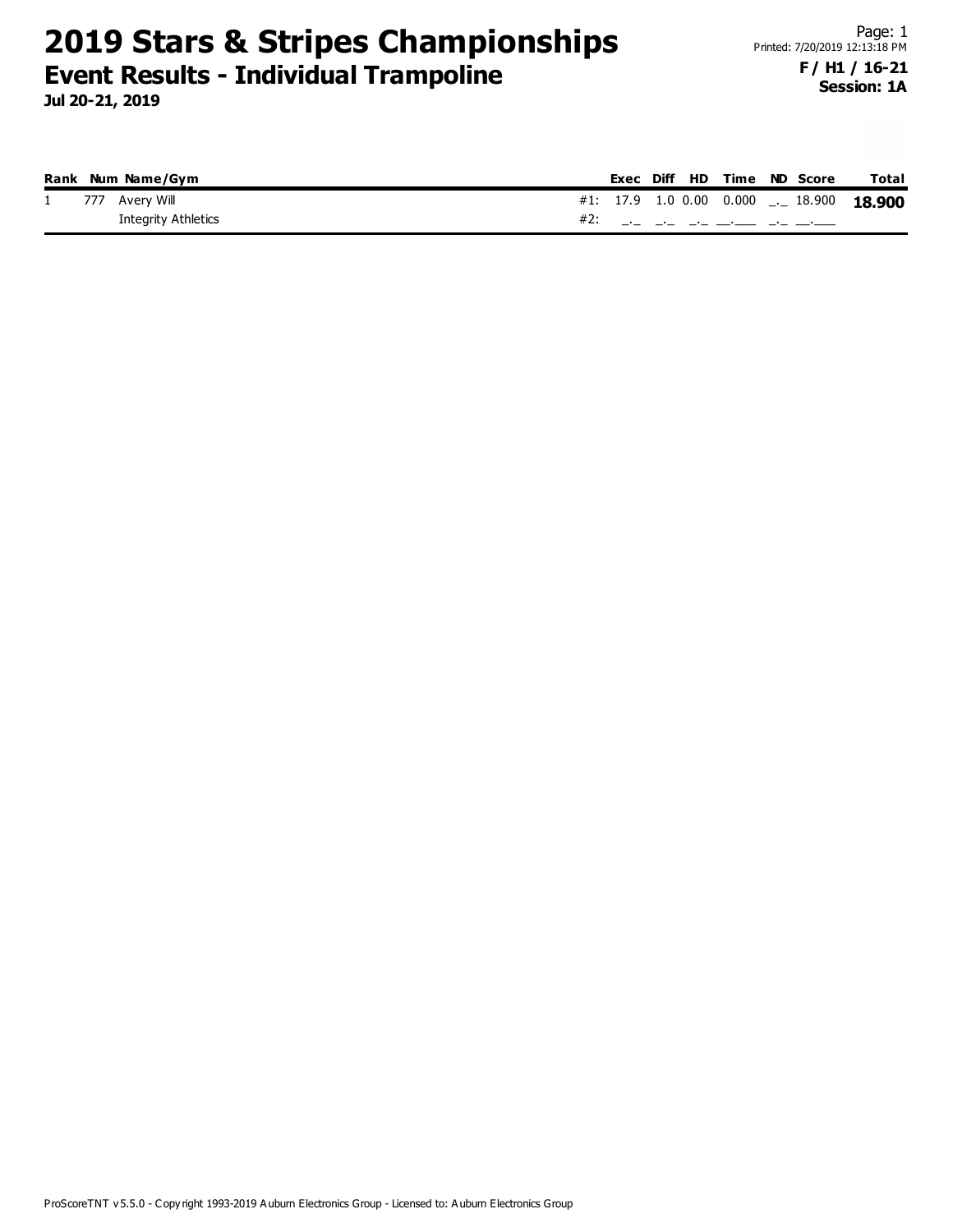|     | Rank Num Name/Gym |     | Exec |  | Diff HD Time ND Score |  | Total                                               |
|-----|-------------------|-----|------|--|-----------------------|--|-----------------------------------------------------|
| 776 | Mason Reaves      |     |      |  |                       |  | #1: 18.9 4.0 0.00 0.000 $\rightarrow$ 22.900 22.900 |
|     | Acrospirits       |     |      |  |                       |  |                                                     |
| 778 | Andrew Williams   |     |      |  |                       |  | #1: 17.9 2.0 0.00 0.000 $\ldots$ 19.900 19.900      |
|     | DGA Tampa         | #2: |      |  |                       |  |                                                     |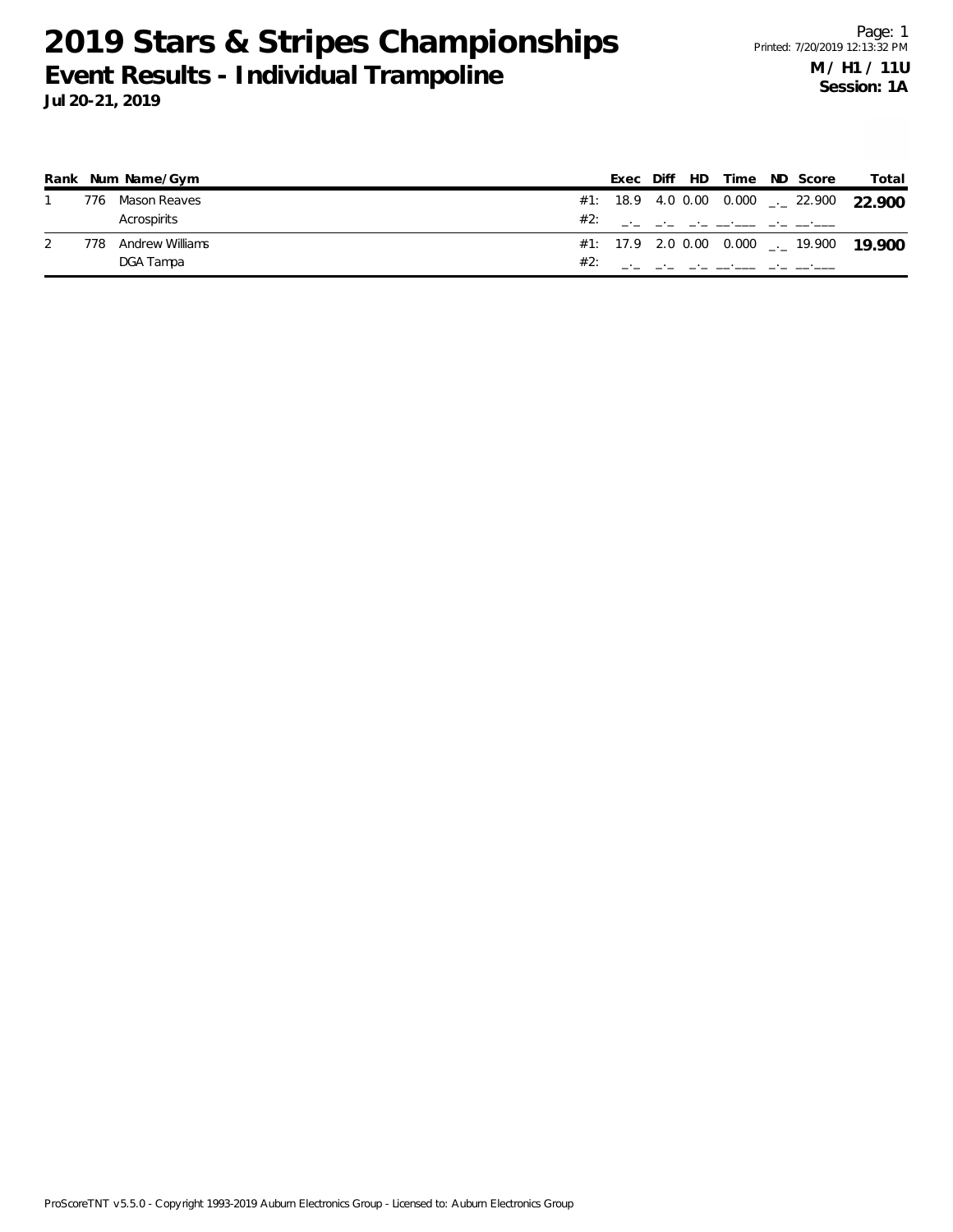**Jul 20-21, 2019**

|          |     | Rank Num Name/Gym    |  |  |  | Exec Diff HD Time ND Score            | <b>Total</b> |
|----------|-----|----------------------|--|--|--|---------------------------------------|--------------|
| <b>.</b> | 825 | Lindsav Miller       |  |  |  | #1: 14.4 4.0 0.00 0.000 $\_\_$ 18.400 | 18.400       |
|          |     | Chattooga Gymnastics |  |  |  |                                       |              |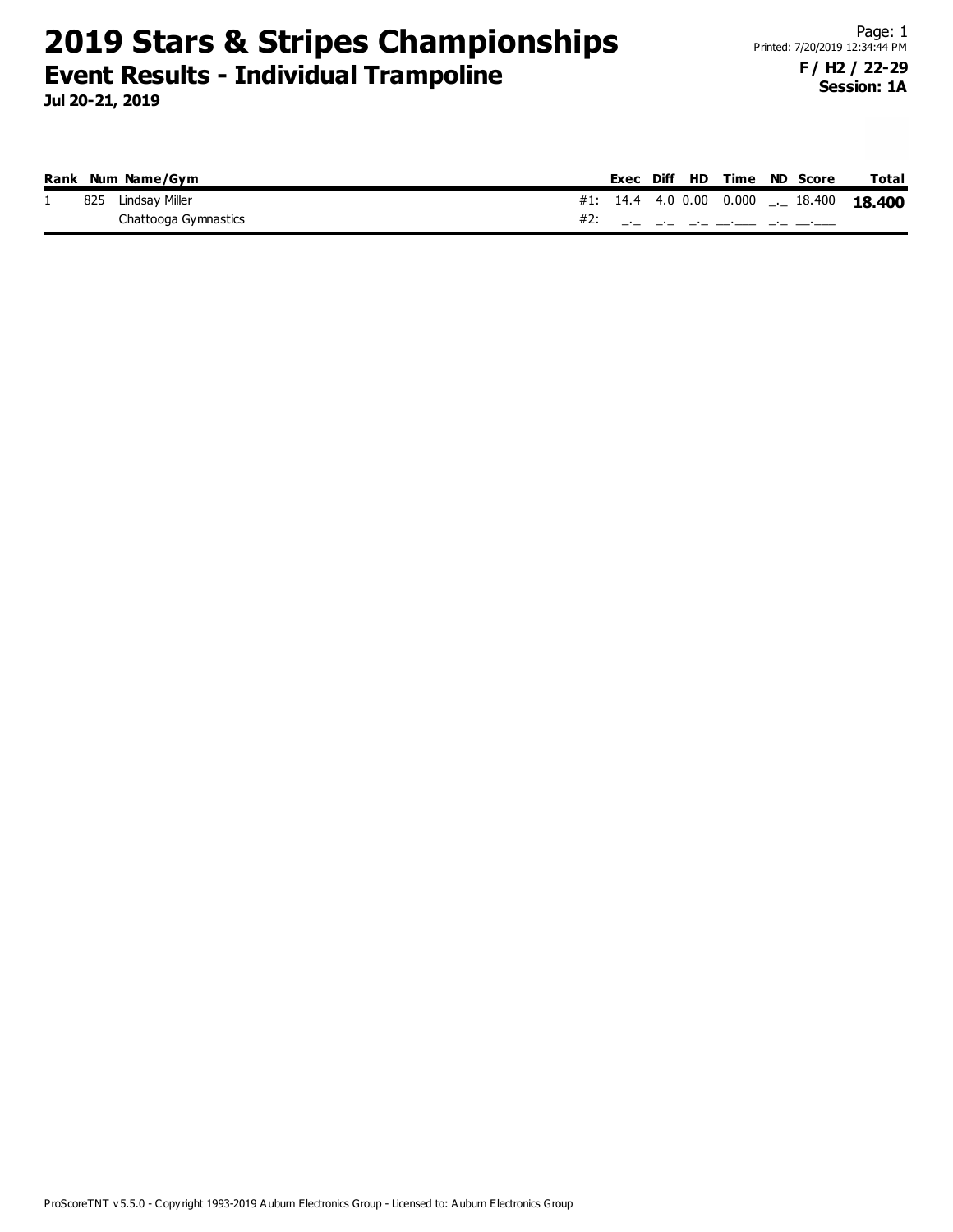**Jul 20-21, 2019**

|  | Rank Num Name/Gym    |  |  |  | Exec Diff HD Time ND Score | <b>Total</b>                             |
|--|----------------------|--|--|--|----------------------------|------------------------------------------|
|  | 821 Karen Davis      |  |  |  |                            | #1: 14.1 1.0 0.00 0.000 __ 15.100 15.100 |
|  | Chattooga Gymnastics |  |  |  |                            |                                          |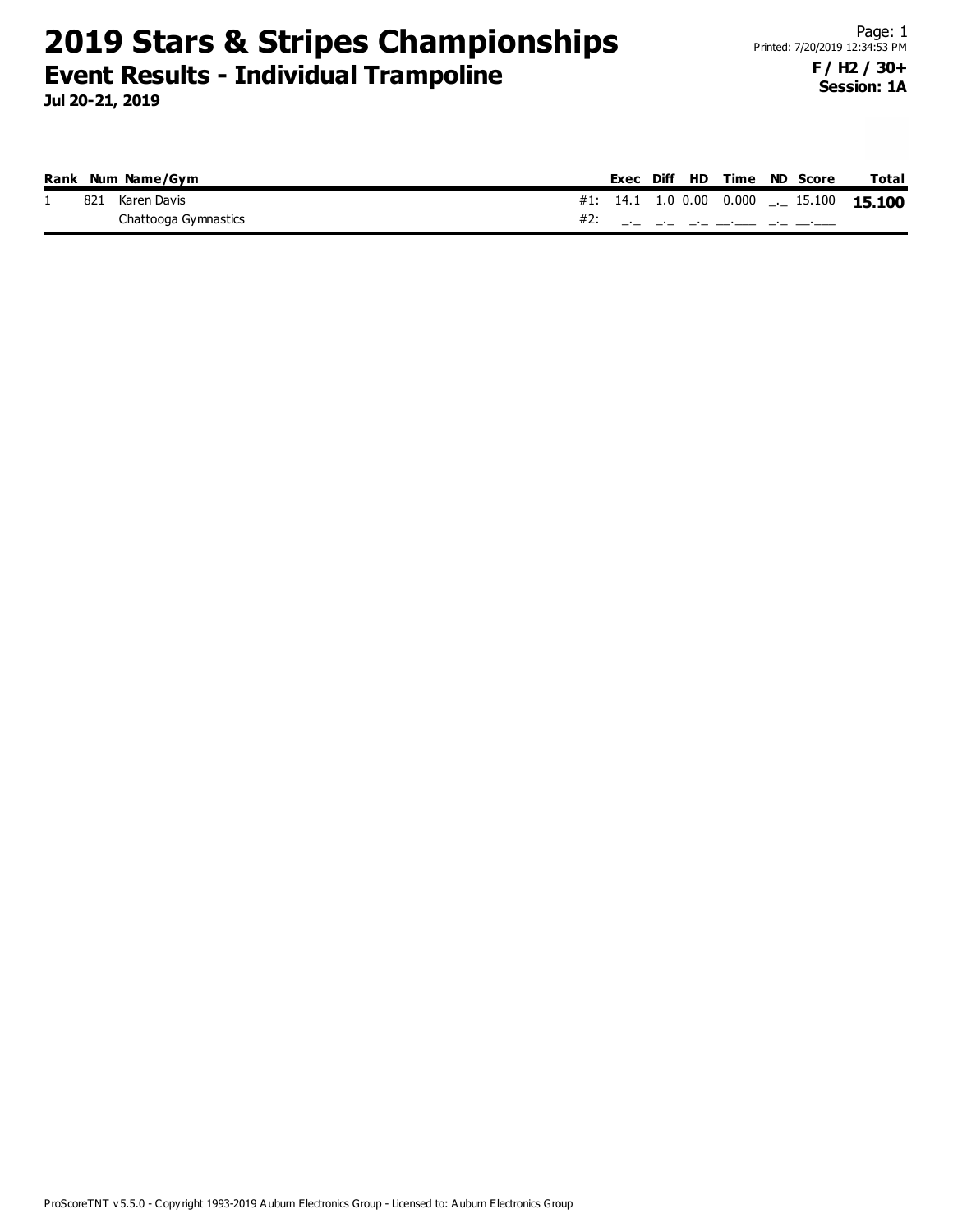|     | Rank Num Name/Gym |     |  | Exec Diff HD Time ND Score |                                    | Total  |
|-----|-------------------|-----|--|----------------------------|------------------------------------|--------|
| 779 | Jacob Bausch      |     |  |                            | #1: 14.9 4.0 0.00 0.000 ___ 18.900 | 18.900 |
|     | DGA Tampa         | #2: |  |                            |                                    |        |